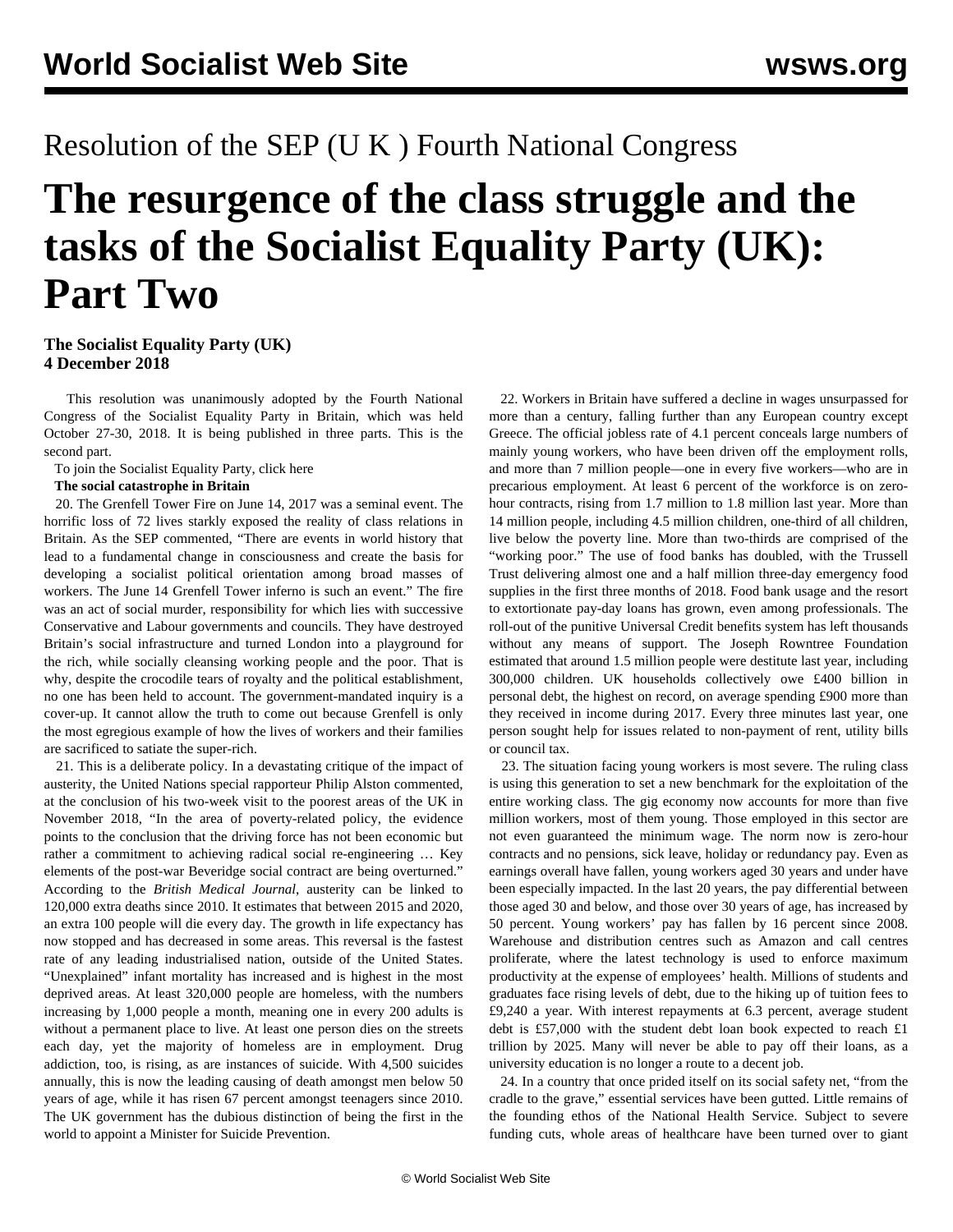corporations, such as Richard Branson's Virgin Care. Waiting lists have soared, leaving many with debilitating and life-threatening illnesses, or pushed into seeking expensive private provision. Almost half of all maternity units in English hospitals were closed to expectant mothers at least once last year, with some shut for weeks. In education, schools have suffered a real-term funding cut of £2.7 billion since 2015. In the next two years, nine out of 10 schools will see cuts in real terms, while further education colleges, catering predominantly for working class youth, have been the biggest losers in education spending over the last 25 years. Central government funding to local authorities has been slashed by £11.3 billion, and by 2020 local authorities will have lost 75 percent of the grant they received in 2015. Almost half of all councils will receive no central government funding by 2019/20, leaving a funding gap of £5.8 billion. The response of some local authorities has been to halt all but emergency spending and, in moves pioneered by Labour councils, to become property speculators, selling off social assets to private developers and earning themselves windfalls in the process.

 25. The money looted by government from working people and essential services is funnelled into the coffers of the super-rich, so that the UK is now home to the largest number of billionaires on record—134—with London host to 86, more than any other city in the world. Since 2016, the wealth of Britain's top 1,000 has grown by 14 percent to £658 billion, more than the combined wealth of the poorest 40 percent of the population (10.3 million families). Such a social divide has revolutionary implications, as was acknowledged by Martin Sandbu in the *Financial Times*: "To borrow a Marxian term, the social contradictions are more acute [in the UK] than elsewhere and may have been so more often than not throughout history… The more tense are the pent-up springs of opposite extremes forced together, the more disruptive is the snap when it ultimately comes." **Brexit and the drive to trade and military war**

 26. The outcome of the 2016 referendum on Britain leaving the EU has produced an unprecedented crisis of class rule. The May government faces possible collapse due to the sharpening divisions within the Tory Party over an agreement with the EU to prevent a "hard Brexit." Even the constitutional and territorial integrity of the United Kingdom has been thrown into question by the impact of Brexit on both Scotland and Northern Ireland. With Labour still torn apart by the efforts of its rightwing to remove Jeremy Corbyn as leader, the ruling elite is deeply divided over whether a general election can break the deadlock, with many urging a second referendum to overturn the 2016 result. Meanwhile, there are dire warnings of a national crisis and escalating social conflict, of failures in supply chains and talk that the police and armed forces are readying for a national emergency.

 27. The SEP rejected the false binary "choice" offered in the 2016 referendum, insisting that the responsibility of genuine socialists "is to define a policy that upholds the interests of workers not only in Britain, but in Europe as a whole and throughout the world." This was critical, it warned, as the "biggest political danger in this situation is the mixing of class banners on the basis of the espousal of a supposedly 'left nationalism'... subordinating the working class to an initiative aimed at shifting political life even further along a nationalist trajectory, thereby strengthening and emboldening the far-right in the UK and across Europe, while weakening the political defences of the working class." Calling for an active boycott of the referendum, the SEP explained, "There can be no good outcome of such a plebiscite. Whichever side wins, working people will pay the price ... A boycott prepares the ground for the development of an independent political struggle of the British working class against these forces. Such a movement must develop as part of a continent-wide counteroffensive by the working class, which will expose the referendum as only an episode in the deepening existential crisis of the British and European bourgeoisie."

28. This was in sharp contrast to all the pseudo-left tendencies, who

lined up behind one or another faction of the bourgeoisie. The Socialist Party and Socialist Workers Party, advocates of a "Left Leave" vote, acted as an appendage of a campaign led by the most right-wing sections of the Tory Party and the UK Independence Party. As for Left Unity, Socialist Resistance and the Alliance for Workers Liberty, they lined up behind Corbyn and the Labour Party in backing the Remain camp and its promotion of the EU as a bulwark of social progress against nationalism. Likewise, in the referendum's aftermath, they are working to politically confuse and mislead workers and youth by parroting the demands to either "honour" the Leave vote or support a second "people's vote" to overturn the result. Both arguments are yet another cynical pseudo-democratic smokescreen, aimed at obscuring that, whatever their disagreements, the Leave and Remain camps are united in their support for NATO, demands for more military spending and provocations against Russia—and, above all, in their determination to deepen the savage assault on the working class.

 29. Events since the Brexit referendum have proved that in a globally integrated economy it is impossible to secure economic progress or defend democratic and social rights on a national basis. The Leave campaign's rhetoric of "reclaiming sovereignty" was only ever an assertion of the "sovereign right" of British capital to better exploit the working class and secure more favourable investment and trade relations with the US, China and the emerging markets. The Brexiteers' dismissal of warnings from industry and the City over the economic impact of Brexit is based on the calculation that a hard rupture will create the necessary political crisis for the imposition of economic shock-therapy and the realisation of their preferred "Singapore economic model." Their plan for a free trade deal between the UK and US argues for the complete privatisation of the NHS and a bonfire of consumer, environmental and worker protections. Their geostrategic calculations centre on aligning themselves with the Trump administration and its unilateralist turn against Europe in order to crack open the Single European Market, while establishing relations with farright pro-US governments and parties on the continent, as allies against Germany and France.

 30. Fear of economic dislocation, combined with hostility to the overt xenophobia and nationalism of the leading Brexiteers, and restrictions on travel and work within the EU, has increased support for a second referendum on Brexit. But these legitimate concerns are exploited by the political representatives of the dominant sections of the ruling elite, who are just as hostile to the working class as the pro-Brexit Tories. The Remain faction's real concern is how best to ensure British imperialism's global position. The Labour Party, dissident Tories, the Liberal Democrats, Scottish National Party and the Greens want to ensure continued tariff-free access to European markets, on which Britain depends for 40 percent of its trade, and which has guaranteed London's position as a global financial centre. That is why there is no hint of opposition among them to a domestic agenda of continued austerity, and why they are silent on what EU membership really means for working people—as evidenced in Greece, where extreme poverty has doubled, social services have collapsed and the economy has shrunk by 25 percent as a result of EU dictates.

 31. The acute polarisation of society between the mass of working people struggling to survive and a grotesquely rich oligarchy is incompatible with the preservation of democratic forms of rule—whether in or out of the EU. Already five years ago, Edward Snowden revealed the existence of the surveillance programs PRISM and Tempora, through which Britain's GCHQ colluded with the US intelligence agencies in spying on millions of people throughout the world, to identify political threats and to destabilise and undermine their opponents. Britain now operates one of the highest levels of state surveillance and censorship in the world, including numerous legal restrictions of online communication and "voluntary" arrangements with ISPs. The ongoing parliamentary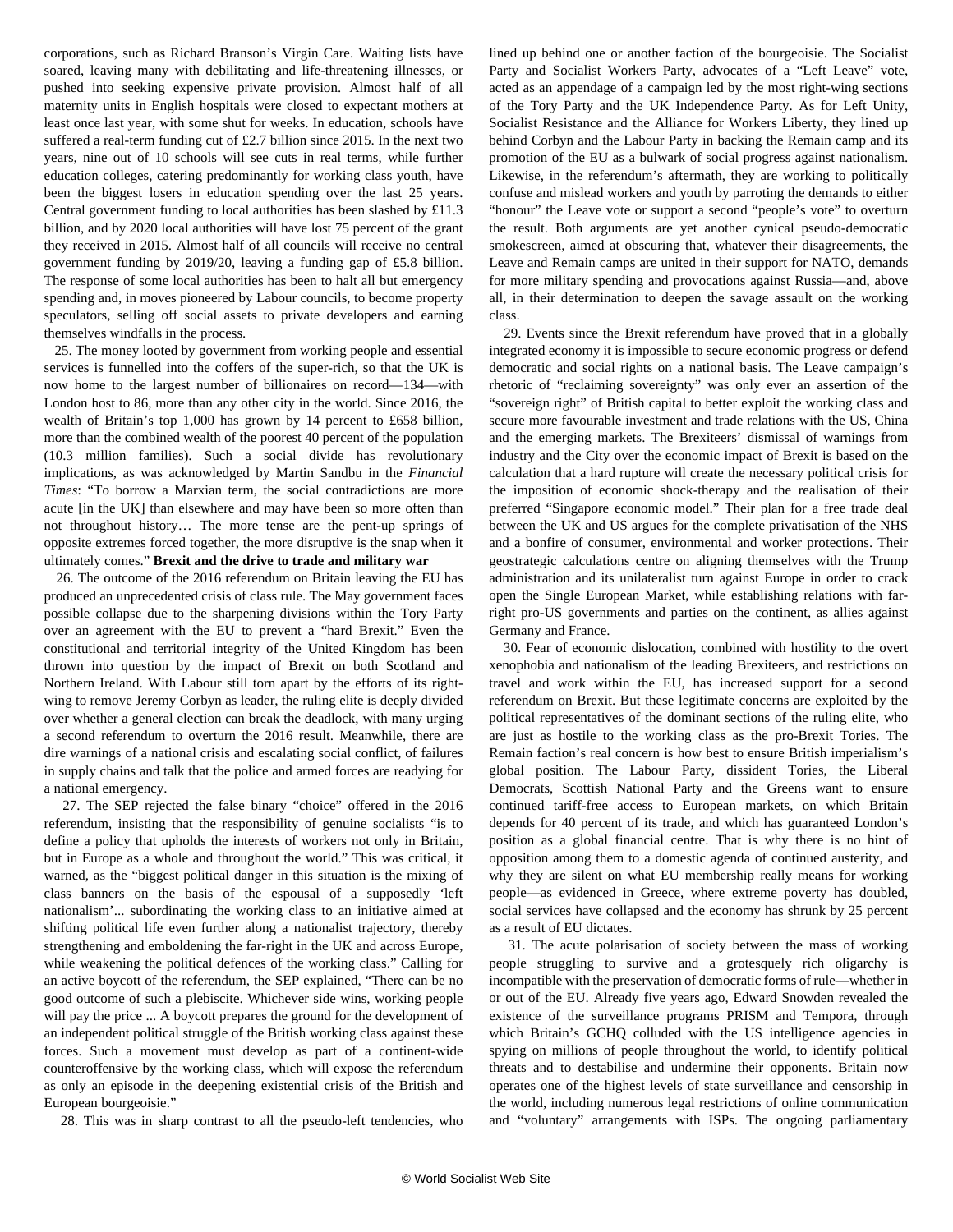inquiry into further internet regulation, under the guise of clamping down on "fake news" and Russian interference, will inevitably end in the imposition of still more onerous restrictions.

 32. Such police state measures are in line with a massive escalation of militarism, on which all factions of the bourgeoisie are agreed. The Commons Defence Committee has proposed to increase defence spending from 2 to 3 percent, on the grounds that it is the "only solution" to the "serious risk" of the army "being outgunned by its Russian counterpart," warning that "[d]iminished capacity reduces the UK's usefulness to the US and our influence within NATO." To this end the UK, despite disagreements over the nature of relations with the US and NATO, is still taking full part in plans to develop a European military capability. War requires the suppression of anti-war and socialist opposition at home. This is behind the "Fusion Doctrine" initiated by the National Security Council Capability Review, in which government, the military and the security services, corporations, the BBC and the other media, charities and NGOs are to be wielded together in a unified security strategy directed against Russia and other unnamed "state actors."

 33. The task facing working people is not to help resolve the crisis facing the bourgeoisie, as Corbyn and the Labour Party insist, but to secure its independent class interests in a common struggle with its class brothers and sisters throughout the European continent. The International Committee's European sections, the SEP in Britain, the Parti de l'égalité socialiste (PES) in France and the Sozialistische Gleichheitspartei (SGP) in Germany, together with our co-thinkers in Turkey, Ireland and throughout the world, seek to mobilise the working class against the nationalist splintering of the European continent and the growth of farright movements, while rejecting any support for the EU and its constituent national governments. The rule of the financial oligarchy and its governments must be broken and replaced with government of, by and for the working class—a socialist Britain as part of the United Socialist States of Europe. The adoption of this perspective would bring the most powerful social force into action—the European working class.

#### **A balance sheet of Corbynism**

 34. Three years after taking the Labour leadership as the undeserving beneficiary of a leftward shift amongst workers, and especially youth, Corbyn and his Stalinist and pseudo-left coterie have reneged on every single one of his minimal reformist pledges. Despite widespread demands for change among the hundreds of thousands of new members that flooded into the party, he has opposed efforts to kick out the right-wing and issued instructions to Labour councils to abide by Tory spending limits and implement cuts. So completely does the right-wing continue to dominate Labour policy that the party's 2017 general election manifesto was largely indistinguishable from that under Ed Miliband, with its pledge for Trident's renewal, support for NATO, and commitment to a "fiscal credibility rule" that prohibits any end to austerity. Corbyn's commitment to the interests of British capital is behind his promise, on Brexit, to oppose any deal that does not guarantee access to the European Single Market. This is combined with a rejection of free movement and support for "managed migration." Above all, wherever the class struggle erupts, Corbyn functions as the high priest of class compromise, sermonising on the need for a swift return to negotiations.

 35. The SEP's rejection of the claims advanced by the pseudo-left that Corbyn's leadership offered a "socialist" rebirth of Labour, has been vindicated. For more than a century, the Labour Party has functioned as the primary political pillar of capitalist rule in Britain—from its betrayal of the 1926 General Strike, the split to form the national government with the Tories in 1931 to administer austerity, and the formation of a second government of national unity to support the Second World War. Labour underwent a further transformation in the wake of the dissolution of the Soviet Union in 1991 by the Stalinist bureaucracy. As the ICFI analysed, advances in science and technology enabled the development of globalised production, which exploits the labour power of the working class as a global workforce. This ripped the ground from under the feet of the old nationally-based labour organisations, which became the direct instruments of their own bourgeoisie in eliminating workers' past social gains to secure global competitiveness. This process was epitomised by the Blair Labour government. Repudiating any connection with the working class, it transferred more wealth to the oligarchy than Margaret Thatcher did, joined the illegal war against Iraq in 2003, and bailed out the banks in 2008. As the SEP warned following Corbyn's election in 2015, "No one can seriously propose that a party which, in its politics, organisation and the social composition of its apparatus, is Tory in all but name, can be transformed into an instrument of working-class struggle."

 36. Historically, the reformist pledges of the "left" have played a key role in subordinating the working class to Labour. Even so, the ruling class has viewed those carrying out this carefully calibrated task with deep suspicion, aware that they are policing dangerous militant and socialist sentiment in the working class. Writing in 1925, Leon Trotsky explained that the left-wing noises of the Labour leadership were made "not at all with the intention of arousing the workers to drive the capitalists out, but merely to urge the capitalists along the road of 'progressive efforts'... if this pathetic scaremongering has any effect at all, it is in the opposite direction. Every serious British bourgeois understands that behind the mock-heroic threats of the Labour party leaders there lies concealed a real danger from the deeply stirring proletarian masses." (Trotsky, *Where is Britain Going?* New Park, 1978, p.15) Any indication that the left might lose control has been met with deep-state intrigues—including the forged Zinoviev Letter in the 1920s, the destabilisation of the Wilson government in the 1970s and the fashioning of the right-wing, break-away Social Democratic Party and the forced resignation of Labour's leader, Michael Foot, in the 1980s.

 37. It is the danger from the "stirring proletarian masses" that accounts for the hysterical attacks by the Blairites and the mainstream media against Corbyn. But it is Corbyn's innumerable retreats that have given them free rein in their vicious political offensive for his removal, centred on smears of anti-Semitism. Led, behind-the-scenes, by the militaryintelligence agencies of Britain, the US and Israel, the target is not primarily Corbyn, but the workers and young people who rallied to his pledge against austerity and war. Drawing an equals sign between anti-Zionism and anti-Semitism is aimed at silencing criticism of Israel and its brutal treatment of the Palestinians. But it is also part of efforts to criminalise anti-imperialist and socialist views, while legitimising Europe's far-right parties as defenders of Israel based on their espousal of anti-Muslim prejudice and support for imperialist intervention in the Middle East. The 2018 congress of the European Jewish Association devoted an entire session to the "existential threat" represented by a Corbyn government, while reaching out to the AfD, Freedom Party of Austria and other formations because, as one participant declared, "It's impossible to classify European parties as Left or Right. Everything has changed."

 38. The equation of Nazism and socialism is a historic libel. The emergence of modern anti-Semitism from the 1920s as a mass political movement in Germany and other European countries, was bound up with efforts to mobilise petty-bourgeois and lumpen layers as a shock force to destroy the organised workers' movement. This was the precondition for an eruption of militarism, aimed at securing the markets and territory required by imperialism. Anti-Marxism was Hitler's driving obsession, to which he counterposed ethnic German nationalism. His hatred of the Jews was based on their association with the socialist movement. In *Mein Kampf*, Hitler wrote of his "conviction" that "the question of the future of the German nation is the question of the destruction of Marxism ... In Russian Bolshevism we must see the attempt undertaken by the Jews in the twentieth century to achieve world domination."